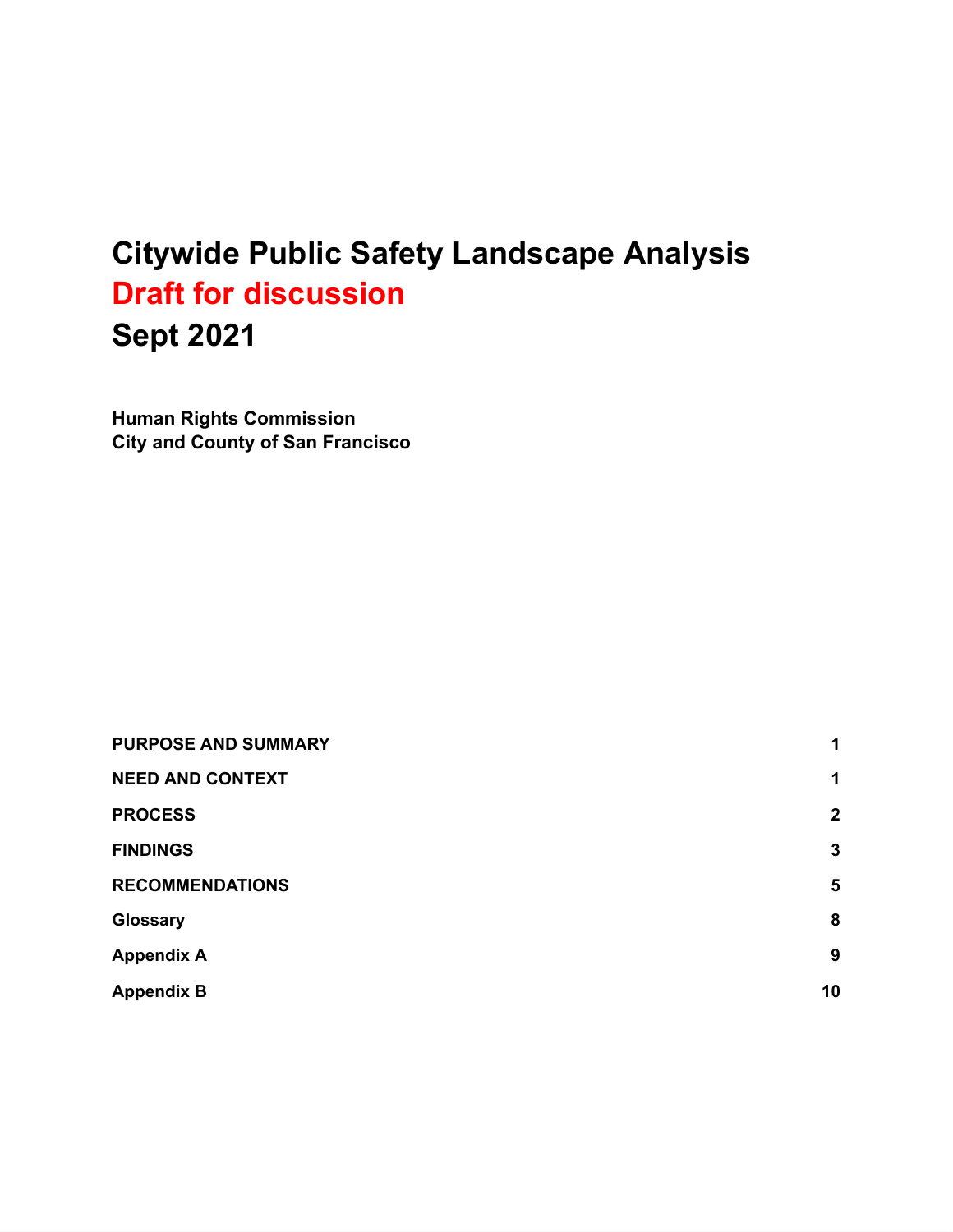## <span id="page-1-0"></span>**PURPOSE AND SUMMARY**

In May 2021, the Board of Supervisors of the City and County of San Francisco passed a resolution denouncing the rise of hate violence targeting Asian American and Pacific Islander communities. This resolution called for "an inventory and an analysis of existing policies and programs" related to hate violence prevention and victim support.

In response to the resolution, this analysis was prepared by the Human Rights Commission. The primary findings include:

- Hundreds of programs are funded and delivered across the City, with varying frameworks for understanding and addressing hate incidents and crimes, and no consistent training or reporting.
- There are no established restorative justice or transformative justice pathways specifically for hate incidents.
- A referral is not a relationship, and a referral does not ensure support is received.
- Despite the existing Language Access Ordinance, the City is still not providing full language access to its services.

## <span id="page-1-1"></span>**NEED AND CONTEXT**

**Hate violence across communities in San Francisco is increasing and escalating.** Over the last five years, the annual number of hate crimes in San Francisco reported by the police has more than doubled.<sup>1</sup> In particular, the number of hate crimes due to racial bias has quadrupled since 2015; in recent years, there have also been increases in hate crimes due to bias against sexual orientation.

According to SFPD, the neighborhoods with the most number of hate crimes in 2020 were Southern, Bayview, Taraval, and Central. Two-thirds of the hate crimes reported to SFPD in 2020 took place in those neighborhoods. The remaining hate crimes occurred in



Northern, Mission, Richmond, Tenderloin, Park, and Ingleside. The most common type of hate crime motivation in 2020 as documented by SFPD was anti-Black bias, followed by anti-Latinx bias, anti-Asian or Pacific Islander bias, and bias based on sexual orientation.

However, these statistics on hate crime understate the frequency of hate violence in San Francisco. Throughout the COVID-19 pandemic, community organizations have witnessed a tremendous increase in hate violence, especially in Asian American and Pacific Islander communities. For instance, Stop AAPI Hate received over 350 reports of hate violence in San Francisco in 2020, including 71 reports of physical assault. 2

<sup>1</sup> FBI Hate Crime Statistics, 2013-2019; SFPD Victim Demographic Data Reports, 2020. Note that these statistics do not include a small number of hate crimes reported through university systems and BART.

<sup>&</sup>lt;sup>2</sup> Coalition for Community Safety and Justice, Presentation to Board of Supervisors Public Safety and Neighborhood Services Committee, April 8, 2021; Stop AAPI Hate, July 9, 2021.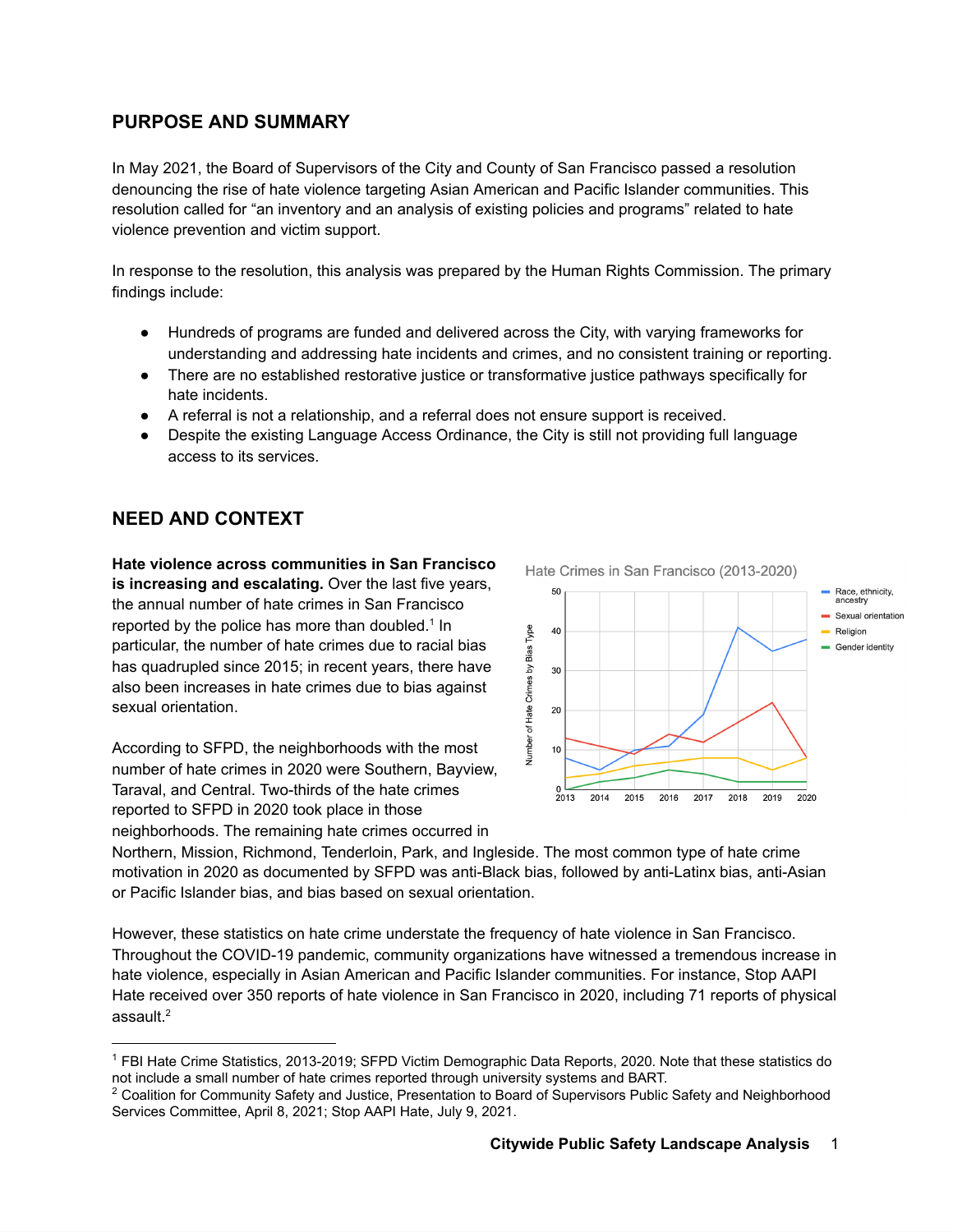Due to the narrow legal definition of a hate crime, SFPD and FBI statistics do not capture the full extent of hate violence that people in San Francisco are experiencing. Furthermore, many community organizations have noted that their members and clients are unwilling to report hate incidents and hate crimes because of fear and distrust of justice agencies.



**Existing City systems are not fully meeting the needs of people affected by hate violence.** Existing City processes, as well as state and federal processes, were not designed to address hate incidents that do not meet the narrow legal definition of a hate crime. Community organizations have responded to the increases in hate violence by providing mutual aid-type support for individuals ranging from counseling to emergency funds, and helping them decide whether to pursue the few government processes available for justice. The gaps in City services for people who have been harmed has further increased fear and traumatization, not only at the individual level, but also at the community-wide level.

## <span id="page-2-0"></span>**PROCESS**

From May to June 2021, the Human Rights Commission (HRC) worked with City departments to collect information about existing programs, processes, and services related to hate violence (see Appendix A). This included:

- Compiling data about City-funded violence prevention and victim support services, including programs delivered directly by departments as well as community organizations;
- Developing case study exercises based on recent community incidents and facilitating workshops with City staff to collectively assess departmental responses and identify unmet community needs;
- Interviewing City staff to gather individual perspectives on gaps in services and processes.

In addition to the information provided by City departments, HRC conducted interviews and panel discussions with community organizations and residents around issues of crime and violence, especially experiences with access to City-funded violence prevention and victim support services. In August 2021, HRC held a community summit with over a hundred people to discuss potential elements of a broader citywide violence prevention framework.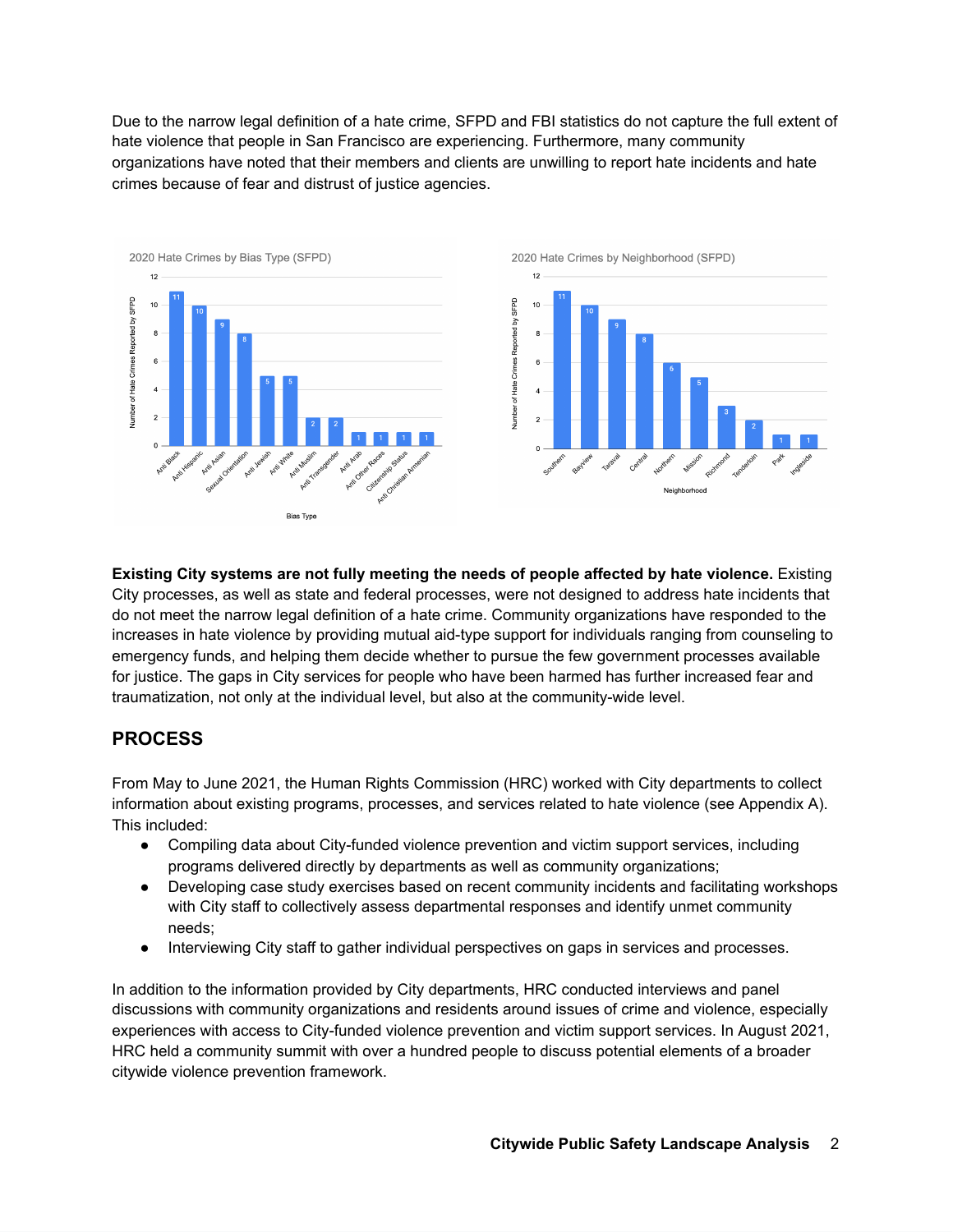#### *Case study exercises used in workshops*

In the height of the COVID-19 pandemic, a woman goes out to walk her newborn twins. A young man approaches her without a mask. She asks the man to put on a mask. The young man begins to chase her and the twins, yelling racial slurs and throwing items at her. She makes it home, where her partner comes out and chases the young man off.

Later that day, the young man comes back and leaves a note with racial slurs and veiled threats of violence and tells the couple they are not welcome here.

She calls the police. Her family, friends, and community told her nothing would come of it, the system doesn't care about them and she shouldn't draw attention to herself or the community, it just makes them targets.

A workforce partnership between a City agency and community partners that serves people from diverse backgrounds, including formerly incarcerated and justice systems-involved people, is seeking help with a recent incident.

As participants were arriving for the program, someone came by and shot at one of the participant's car. The community partners have questions about how participants are selected. There are also questions about what resources are available for the participants after such a traumatic event. What protocols are in place for a program working with people at risk of being involved in violent crimes?

## <span id="page-3-0"></span>**FINDINGS**

**Hundreds of programs are funded and delivered across the City, with varying frameworks for understanding and addressing hate incidents and crimes, and no consistent training or reporting.** Departments provided lists of several hundred programs related to violence prevention or victim support that they either deliver directly or fund through community organizations (see Appendix B). There was no common framework for addressing hate violence.

Across and within departments, many programs had overlapping or intersecting purposes, but there were no established venues for either department staff or community organizations to coordinate services for people who have been harmed by hate violence and/or who have caused harm. There was also no consistent approach to evaluating program outcomes. Existing data was unreliable, with several programs reported as receiving significant funding yet serving only a handful of community members.

Approaches commonly mentioned by department staff included "restorative justice" and "trauma-informed systems." Some departments have begun to share training resources for specific skills. However, there were no standard definitions, curriculums, or resources available for employees and service providers across all of the City-funded programs, especially for responding to hate violence.

**There are no established restorative justice or transformative justice pathways specifically for hate incidents.** State and federal law narrowly define what constitutes a hate crime. For hate incidents that do not meet the legal definition or standard of evidence for a hate crime, there are no established restorative justice or transformative justice pathways for people to seek accountability or support.

Many community members have also been reluctant to report hate incidents or even hate crimes to the police due to lack of trust, especially if they or their family members have experienced trauma or harm from justice agencies. As a result, hate violence is left underreported and unresolved, causing high levels of fear that is interfering with daily life for many community members.

**Lack of resources or access to resources can present itself as a hate incident. Lack of resources or access to resources can also prevent recovery and healing from hate incidents.** Department staff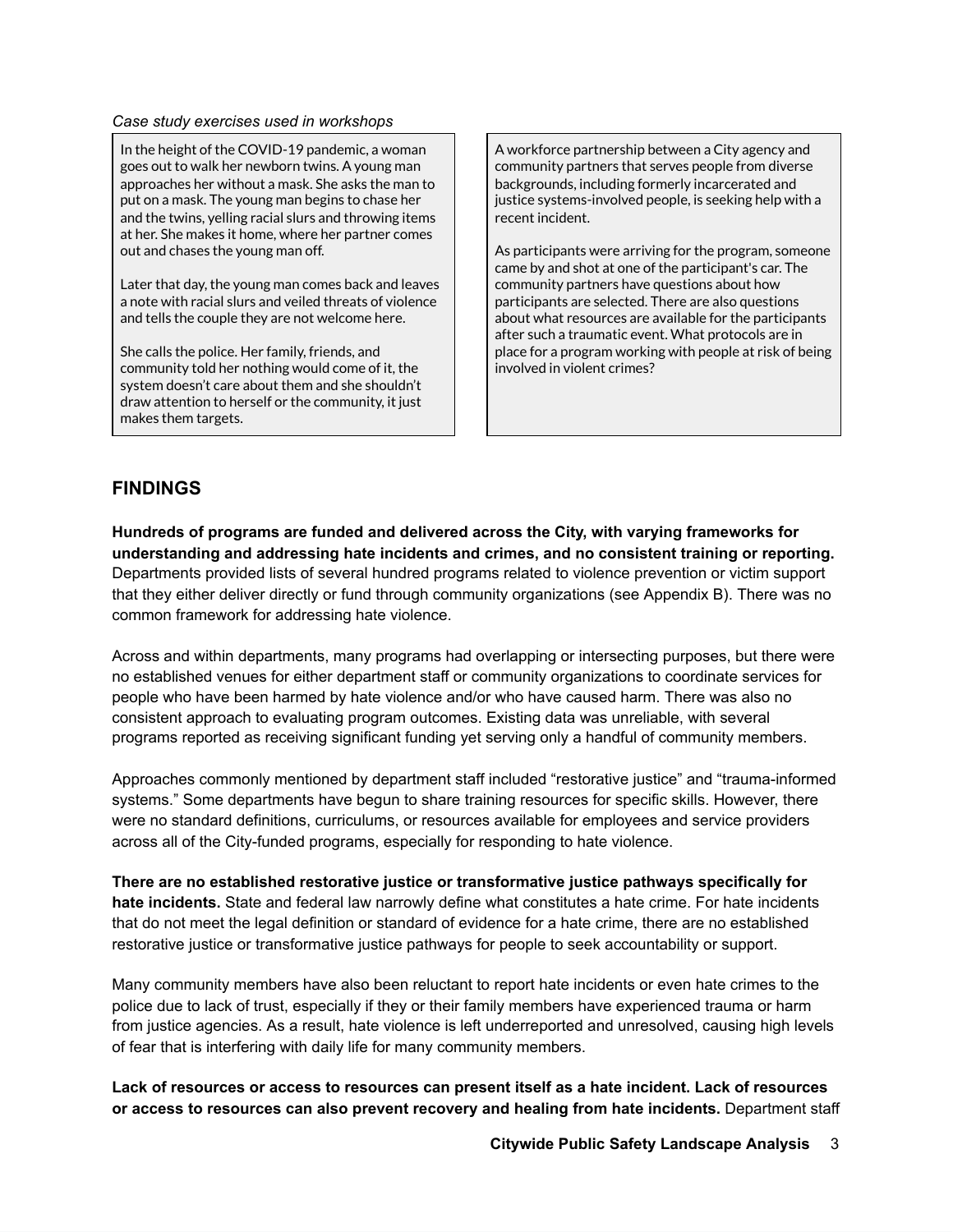observed that in some circumstances, individuals have been arrested for suspected hate crimes while community members perceived their behavior as directly related to lack of resources and/or an ongoing crisis. In these situations, it was unclear to community members what the criteria for a hate crime was and how the charge would improve outcomes for either the person who had caused harm or the person who had been harmed. Moreover, some of the hate incidents recalled by community members and department staff might have been avoided if the root causes and issues of inequity had been addressed.

Department staff also noted that lack of resources was one of the most common obstacles to recovery and healing from hate violence, for both people who had been harmed as well as people who had caused harm. In particular, staff noted that the high cost of housing in San Francisco made it difficult to impossible for people to relocate from a building or neighborhood where the violence took place.

**A referral is not a relationship, and a referral does not ensure support is received.** During interviews and discussion groups, community members had heard of almost none of the violence prevention or victim support programs that were submitted by City departments. Instead, they named a very small number of individual employees they had seen working in the neighborhood or who had reached out to them previously.

Relationship building and trust is essential to providing effective support and advocacy for community members**.** While departments often described programs as including "case management", there were no commonly held standards as to what level of support qualified as case management. Similarly, many departments referenced "referral" processes, but there were widely varying experiences with referring community members to other programs for support. Some employees noted that existing referral processes were inadequate to securing services for people, given limited capacity and long waitlists. Guidelines for referrals were often not clearly documented and actually securing services required significant escalation and advocacy on behalf of individual community members.

**Despite the existing Language Access Ordinance, the City is still not providing full language access to its services.** Lack of reliable language access has been consistently raised by community organizations and residents as an obstacle to receiving support during or after a hate incident or hate crime. In interviews and workshops, department staff acknowledged that language access is uneven, especially in languages other than Spanish and Cantonese; many of them noted that they rely on a small number of bilingual employees for interpretation.

In recent years, many government agencies have adopted telephone interpretation due to its convenience. However, in sensitive situations involving public safety, violence, or trauma, studies have found that telephone interpretation is often inadequate compared to in-person interpretation, especially for specific populations such as seniors and people with medical needs.

The existing Language Access Ordinance mandates the highest level of language access if 10,000 people across the City speak a given language and have limited English proficiency (LEP). The City has identified three languages that meet this threshold, yet community members have routinely described not being provided with interpretation in even these languages. Moreover, people who live or work in San Francisco speak over a hundred languages.<sup>3</sup> In the years since the original ordinance was passed, the State of California has adopted more expansive language access requirements for essential services such as elections and the Census.

<sup>3</sup> OCEIA, 2021 Language Access Compliance Report.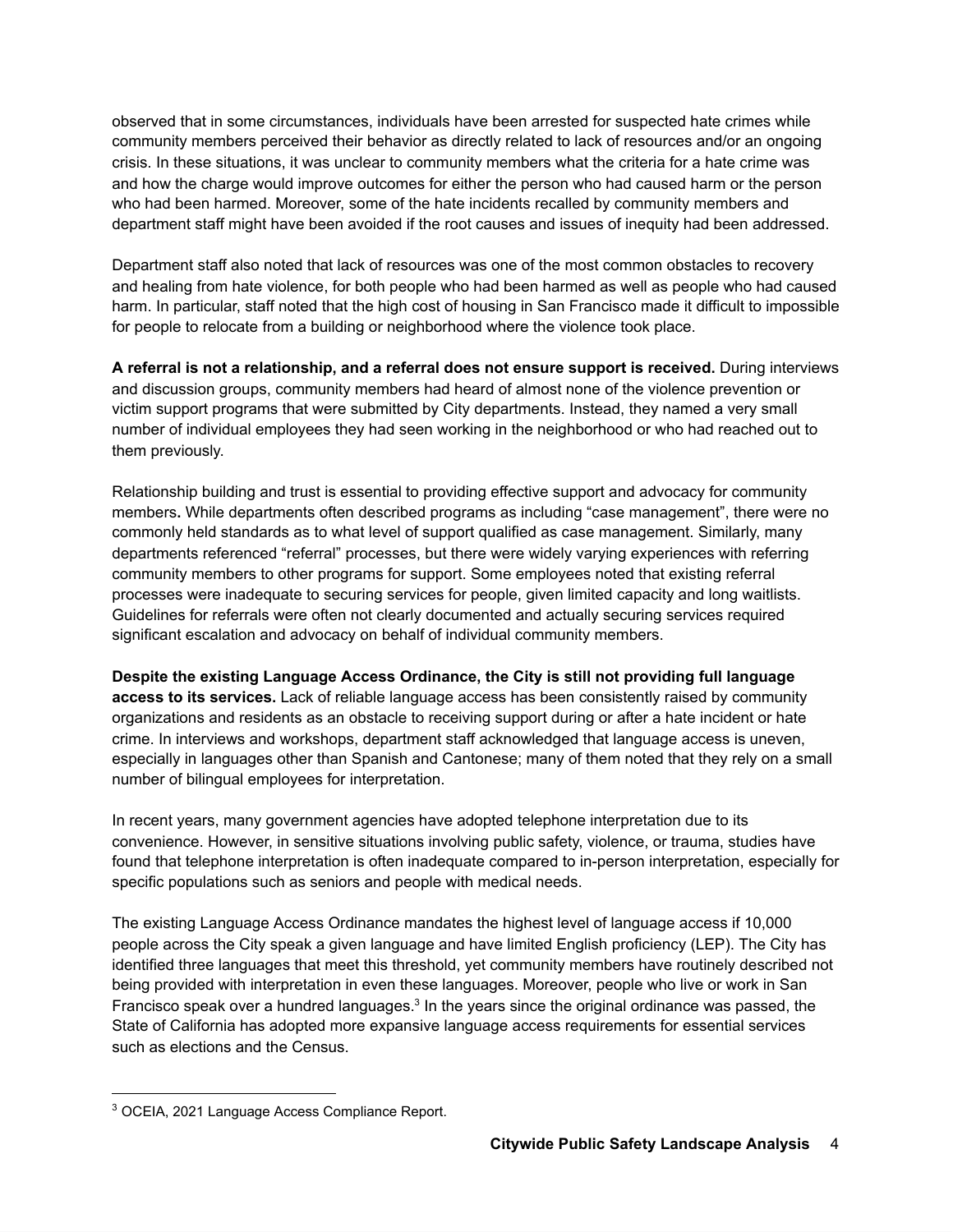| Legislation or<br>guideline                                                           | <b>Standard or threshold</b>                                         | Languages identified for San Francisco                                                                                                                                                                                                                                                                                                                                                                           |
|---------------------------------------------------------------------------------------|----------------------------------------------------------------------|------------------------------------------------------------------------------------------------------------------------------------------------------------------------------------------------------------------------------------------------------------------------------------------------------------------------------------------------------------------------------------------------------------------|
| <b>San Francisco</b><br><b>Language Access</b><br>Ordinance                           | "Substantial number" of<br>language speakers (10,000<br>LEP people)  | Chinese, Spanish, Filipino                                                                                                                                                                                                                                                                                                                                                                                       |
| <b>California</b><br><b>Elections Code</b><br><b>Sections 14201,</b><br>12303         | Required languages (3% of<br>voting-age population in a<br>precinct) | Chinese, Spanish, Korean, Filipino, Vietnamese, Korean,<br>Burmese, Japanese, Thai <sup>4</sup>                                                                                                                                                                                                                                                                                                                  |
| <b>California Census</b><br>Language and<br>Communication<br>Access Plan <sup>5</sup> | Required languages (3% of<br>LEP population or 3,000<br>people)      | Cantonese, Chinese, Spanish, Tagalog, Vietnamese,<br>Russian, Mandarin, Korean                                                                                                                                                                                                                                                                                                                                   |
|                                                                                       | Languages that are not<br>required but have at least<br>100 speakers | Japanese, Filipino, French, Thai, Arabic, Burmese, Hindi,<br>Min Nan Chinese, Italian, Farsi, Armenian, Greek,<br>Indonesian, Portuguese, Khmer, German, Ilocano, Punjabi,<br>Other Central and South American languages, Cebuano,<br>Turkish, Other and unspecified languages, Ukrainian, Lao,<br>Hebrew, Other languages of Asia, Urdu, Amharic,<br>Bulgarian, Mongolian, Other Philippine languages, Gujarati |

# <span id="page-5-0"></span>**RECOMMENDATIONS**

Initial recommendations to address the gaps identified in the landscape analysis are described below. Many of these recommendations could potentially be implemented through initiatives that have already been proposed for the FY 21-22/22-23 budget, such as the Office for Justice Innovation, the Victim Rights Advocate, and funding for various community services. Specific implementation plans for each recommendation should be designed in collaboration with community members.

## *For near-term implementation (complete within 3 months)*

**Create a citywide response protocol for both people who have been harmed by hate violence and people who have caused harm.**

- Establish citywide values and practices for addressing hate violence, including the desired outcomes for public safety, victim support, and violence prevention. Clarify the roles of police vs. non-police responders, as well as the support services that are available from the City vs. community organizations and the referral requirements and timelines. Differentiate between true case management vs. information/referral services.
- Ensure City staff who may be responders or service providers receive the same training and resources for intervening and responding to hate violence. The training should include an anti-racist framework. Make similar training and resources available to staff of City-funded programs, as well as community members at large.
- Create regular reporting and public dashboards not only for arrests and charges for hate crimes, but for all complaints and reports of hate violence. Explore coordination with justice agencies and

<sup>4</sup> Asian Americans Advancing Justice, Voices of [Democracy:](https://www.advancingjustice-alc.org/wp-content/uploads/2017/05/05042017_AJ_State_of_Language_Report_DIGITAL_FINAL.pdf) The State of Language Access in California's November 2016 [Elections](https://www.advancingjustice-alc.org/wp-content/uploads/2017/05/05042017_AJ_State_of_Language_Report_DIGITAL_FINAL.pdf); Secretary of State Elections Division, Additional [Languages](https://elections.cdn.sos.ca.gov/ccrov/pdf/2020/may/20096la.pdf) Required Under California Elections Code Section 14201, Language Minority [Determinations,](https://elections.cdn.sos.ca.gov/ccrov/pdf/2020/may/20096la.pdf) May 21, 2020.

<sup>&</sup>lt;sup>5</sup> California Complete Count - Census 2020, Language and [Communication](https://census.ca.gov/wp-content/uploads/sites/4/2019/06/LACAP.pdf) Access Plan.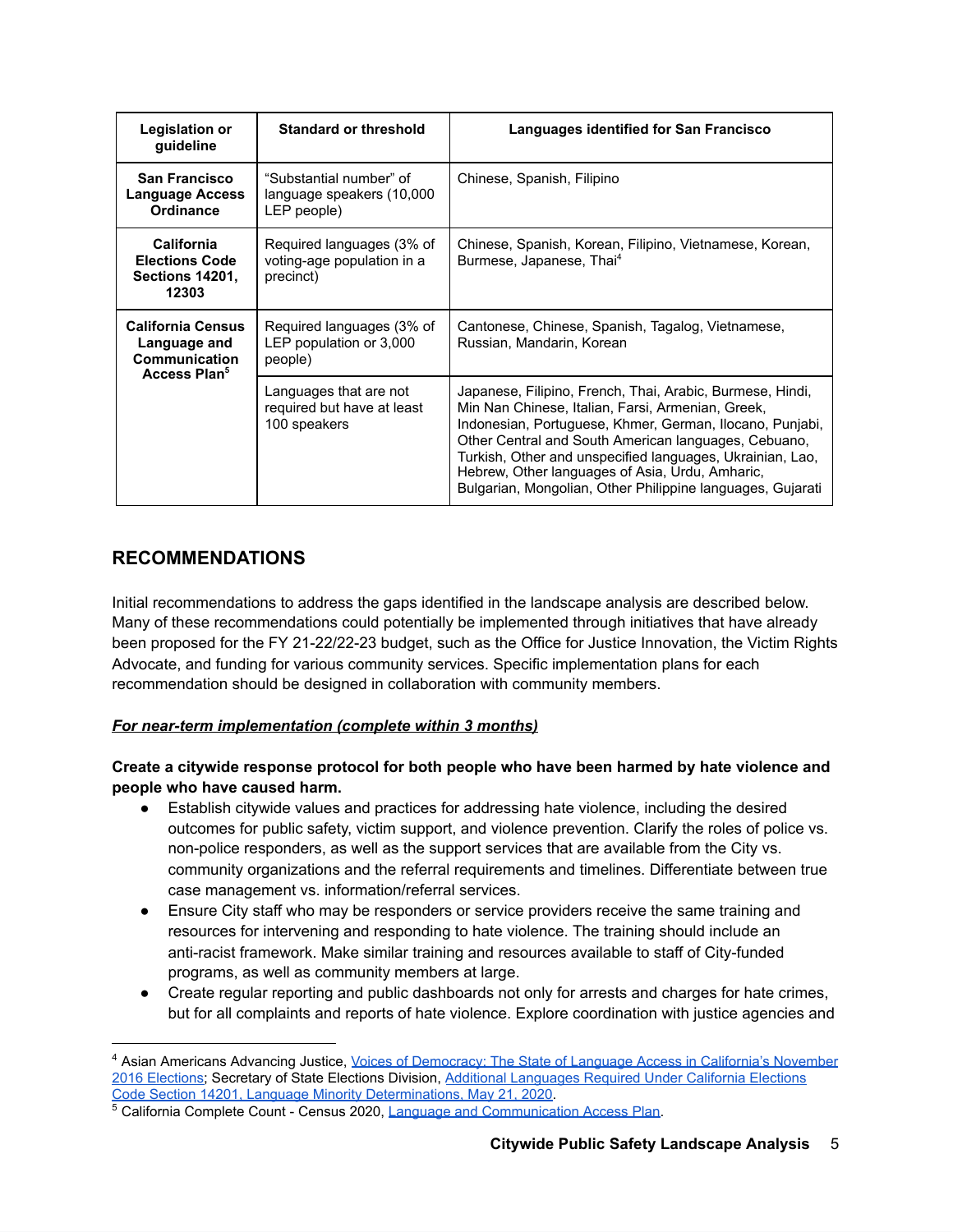victim support services across the entire Bay Area, recognizing that San Francisco is a part of the broader region.

#### **Centralize and prioritize language access resources across City programs.**

- Collaborate with community organizations to confirm which languages to prioritize for support immediately, incorporating Census data, data from existing service programs, and an equity lens. Ensure that languages that may commonly be considered a "dialect" are not undercounted in this process.
- Coordinate through OCEIA to ensure that City departments provide full access in these languages. In-person specialized interpretation should be readily available for all sensitive or emergency situations (e.g., violence, trauma), and interpreters should be familiar with specific neighborhoods and communities.
- Update the Language Access Ordinance to mandate language access in more diverse languages and distinguish between general bilingual fluency and specialized interpretation or translation skills gained through experience and/or training.

#### *For medium-term implementation (complete within 6 months)*

#### **Create a restorative justice pathway through civil rights enforcement.**

*●* Create a restorative justice pathway in the administrative code to provide accountability for hate incidents that do not meet the narrow legal definition of a hate crime, similar to existing processes for resolving discrimination complaints in housing, employment, and public accommodations. Establish processes for people who have caused harm to take steps to repair harm, to the extent that is possible and appropriate to individual circumstances. Streamline coordination with other City departments, especially SFPD and the District Attorney.

#### **Create a transformative justice pathway through community partnerships.**

• Create a transformative justice pathway with community organizations for hate violence where a restorative justice process is not possible or not desired by the person who has been harmed. Integrate a variety of violence prevention, intervention, and harm reduction skills to create safety and address community conflict for all people who have been affected: the individuals who caused harm, individuals who were directly harmed, and individuals who may have been witnesses or indirectly harmed. Establish processes for people to address the heart of why an incident happened and create appropriate structures to prevent repeated incidents or even first time offenses. Unlike legal prosecution or civil rights enforcement, transformative justice processes do not require anyone to be identified to justice agencies or other government services.

#### **Invest in cross-cultural activities to create solidarity across communities.**

● Invest in a variety of cross-cultural activities across neighborhoods and communities that have been most affected by hate violence to develop a collective understanding of cultural values, practices, and experiences. Create opportunities for community members to build meaningful relationships by actively collaborating on education, advocacy, and organizing initiatives.

#### *For long-term implementation (complete within 12 months)*

**Standardize definitions and reporting across City programs to create accountability for outcomes.**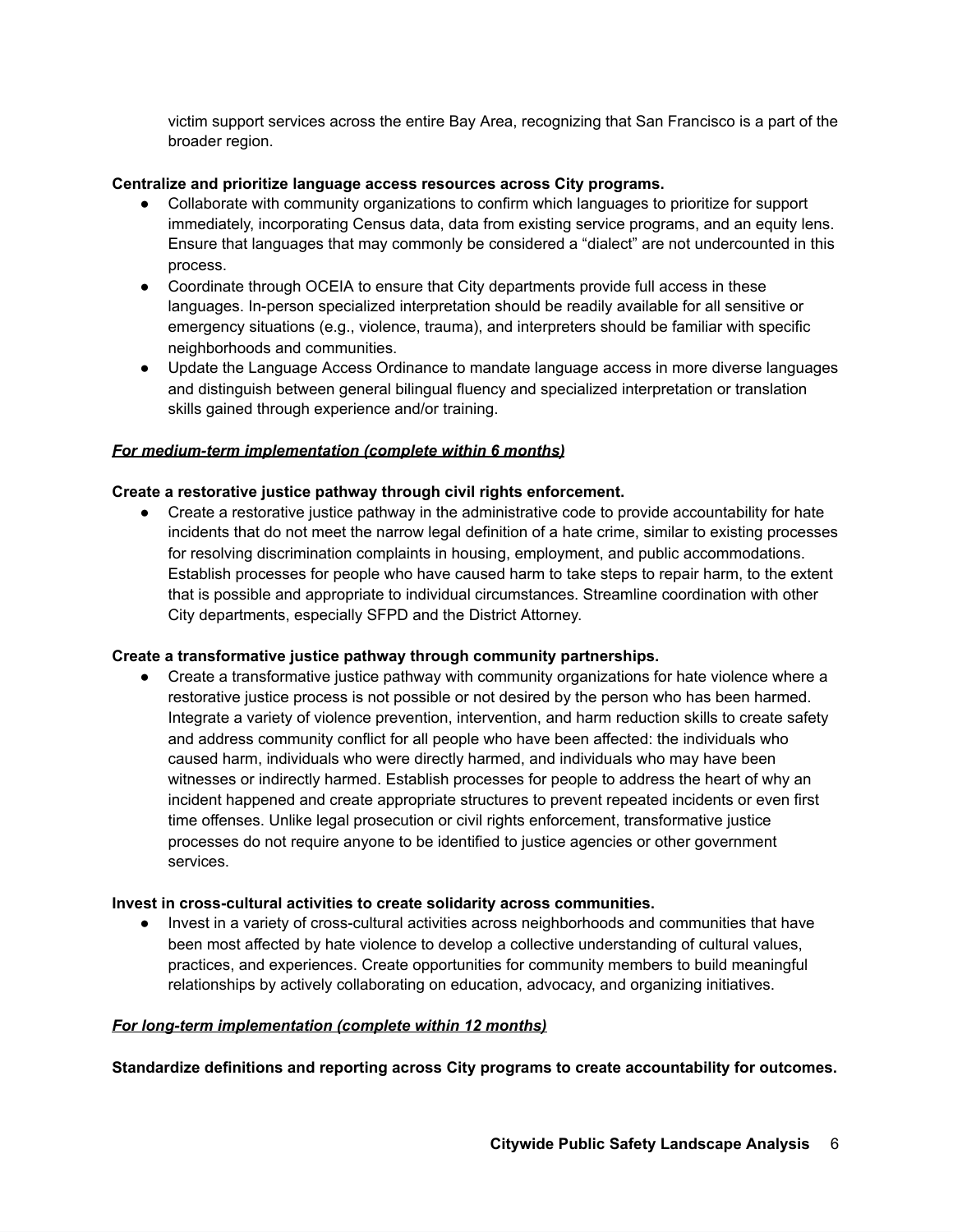- Create a shared framework for discussing violence prevention and victim support programs and services across departments, such as differentiating between approaches intended for "prevention", "intervention", and "transformation". 6
- Define standard reporting metrics for City delivered or funded programs that reflect person-centered outcomes for public safety, violence prevention, and victim support. Ensure these are included in relevant RFPs and grant agreements.
- Require City delivered and funded programs to define their standards for services such as "case management" and "referrals" in order to better measure the actual quality of support that people are receiving.
- Consider an independent, third-party audit of the effectiveness of public safety, violence prevention, and victim support programs across all City departments. The audit should focus on person-centered outcomes and be undertaken with community oversight.

## **Invest in social justice and equity to address race-based structural violence.**

*●* Identify and prioritize the root causes and issues of inequity underlying hate incidents in San Francisco. Focus on prevention and responses from a social justice and equity lens to ensure that not only are those who are harmed have an opportunity to heal, but that there is structured investment in neighborhoods and communities to prevent further incidents.

## **Explore the possibility of mandating that a percentage of violence prevention grants go towards client stipends/wages and/or other direct support.**

- Pilot and study a mandate for City-funded violence prevention programs to include stipends/wages for clients. Given that economic security is both a risk factor and an obstacle to participation for many existing or prospective clients, this mandate would increase the reach and effectiveness of these programs. This support could also be achieved through offering rent vouchers, gift cards for family/personal support, payment of any fines or other justice-related fees, educational fees, and other support needs.
	- $\circ$  An example of how a mandate might work: With a hypothetical mandate for 25% of a violence prevention grant to be used for participant stipends, if an organization receives a \$500k grant from a City department for violence prevention work with 20 participants, then the organization must give \$125k (25%) to those 20 participants. This would mean that each participant would receive approximately \$6,250 in stipends or other economic support over the life of the program.
- Develop Citywide guidelines to ensure that the mandate is implemented consistently across departments and to avoid unexpected complications with tax reporting and eligibility for government benefits. Studies have found that helping to meet the economic and essential needs for those who are at-risk, in-risk, or high-risk creates opportunities for individuals to make choices and set goals, increasing the likelihood that they will be diverted from crime.<sup>7</sup> Potential innovations like this are especially important given feedback that some programs are "top heavy" and existing funding is not being used effectively to serve low-income community members.

<sup>&</sup>lt;sup>6</sup> Keynote address by David Muhammad, HRC Violence Prevention Summit, August 2021.

<sup>&</sup>lt;sup>7</sup> Stockton Economic Empowerment [Demonstration;](https://static1.squarespace.com/static/6039d612b17d055cac14070f/t/603ef1194c474b329f33c329/1614737690661/SEED_Preliminary+Analysis-SEEDs+First+Year_Final+Report_Individual+Pages+-2.pdf) Stanford Basic Income Lab, What We Know About [Universal](https://basicincome.stanford.edu/uploads/Umbrella%20Review%20BI_final.pdf) Basic Income: A [Cross-Synthesis](https://basicincome.stanford.edu/uploads/Umbrella%20Review%20BI_final.pdf) of Reviews.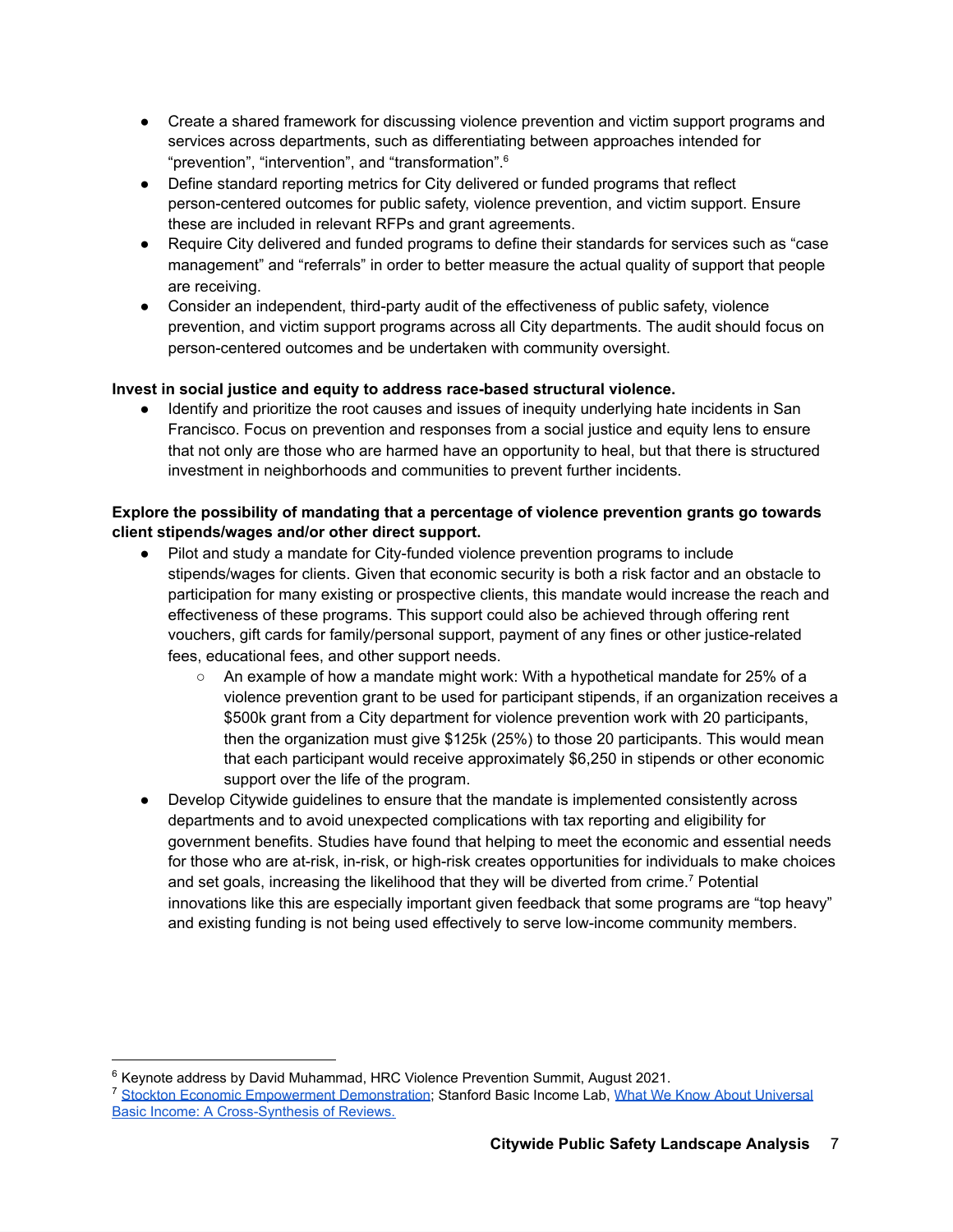## **Glossary**

<span id="page-8-0"></span>**Hate crime:** A hate crime is any criminal act (or attempted criminal act) directed against someone, a public agency, or a private institution based on a victim's actual or perceived race, nationality, religion, sexual orientation, disability, gender, or other "protected class." A hate crime includes an act that results in: any physical injury, no matter how slight; property damage; a verbal threat of violence that it is possible to carry out; and/or criminal acts directed against a public or private agency.<sup>8</sup>

**Hate incident:** A hate incident is any non-criminal act, including words, directed against someone based on their actual or perceived race, nationality, religion, sexual orientation, disability, gender, or other "protected class." Hate incidents include, but are not limited to, slurs/epithets, distribution of hate material (social media posts, mail, flyers, etc.) that does not result in property damage, and the display of offensive material on one's own property. Not all incidents of hatred are crimes under existing laws. Verbal name calling, although offensive, is not a crime. For this to be a crime, it must be accompanied by a credible threat of violence and it must be possible for the actor to carry the threat out. In addition, the crime committed against the victim must be in whole or in part prejudice-based. 9

**Restorative justice:** Restorative justice is centered around the principle that creating harm creates an obligation to put right that harm. The focus of restorative justice processes often includes: naming and acknowledging when an individual has harmed another person; allowing those who have been harmed to share their story, grieve their loss, and ask questions; and having those who caused harm accept responsibility and take steps to repair the harm to the extent that this is possible. This may include quantifying the harm that was caused. Restorative justice approaches have been adopted by law enforcement and justice systems and often take the form of mediation.<sup>10</sup>

**Transformative justice:** Transformative justice is centered around the principle that violence is collectively enabled, has a collective impact, and so requires a collective response. In contrast to restorative justice, transformative justice processes typically do not involve state responses such as law enforcement, justice systems, or even social services. It also discourages further violence, such as vigilantism. The focus of transformative justice processes often includes: reducing harm and violence; supporting survivors in healing and safety; and building community members' capacity to interrupt and take accountability for any harm they may witness or be complicit in.<sup>11</sup>

<sup>&</sup>lt;sup>8</sup> StandTogether SF, Resources for Dealing with Hate Violence, [Discrimination,](https://static1.squarespace.com/static/5f87c43df81ed4116675ee05/t/5f9b5c445ade2b74d8061f7e/1604017225158/Stand-Together-SF-Booklet-2020.pdf) Mental Health Challenges, Intimate Partner Violence, & [Domestic](https://static1.squarespace.com/static/5f87c43df81ed4116675ee05/t/5f9b5c445ade2b74d8061f7e/1604017225158/Stand-Together-SF-Booklet-2020.pdf) Violence.

<sup>&</sup>lt;sup>9</sup> StandTogether SF, Resources for Dealing with Hate Violence, [Discrimination,](https://static1.squarespace.com/static/5f87c43df81ed4116675ee05/t/5f9b5c445ade2b74d8061f7e/1604017225158/Stand-Together-SF-Booklet-2020.pdf) Mental Health Challenges, Intimate Partner Violence, & [Domestic](https://static1.squarespace.com/static/5f87c43df81ed4116675ee05/t/5f9b5c445ade2b74d8061f7e/1604017225158/Stand-Together-SF-Booklet-2020.pdf) Violence.

<sup>10</sup> Zehr [Institute;](https://zehr-institute.org/what-is-rj/) [Transform](https://transformharm.org/restorative-justice) Harm.

<sup>&</sup>lt;sup>11</sup> Mia Mingus, **[Transform](https://transformharm.org/transformative-justice-a-brief-description/) Harm.**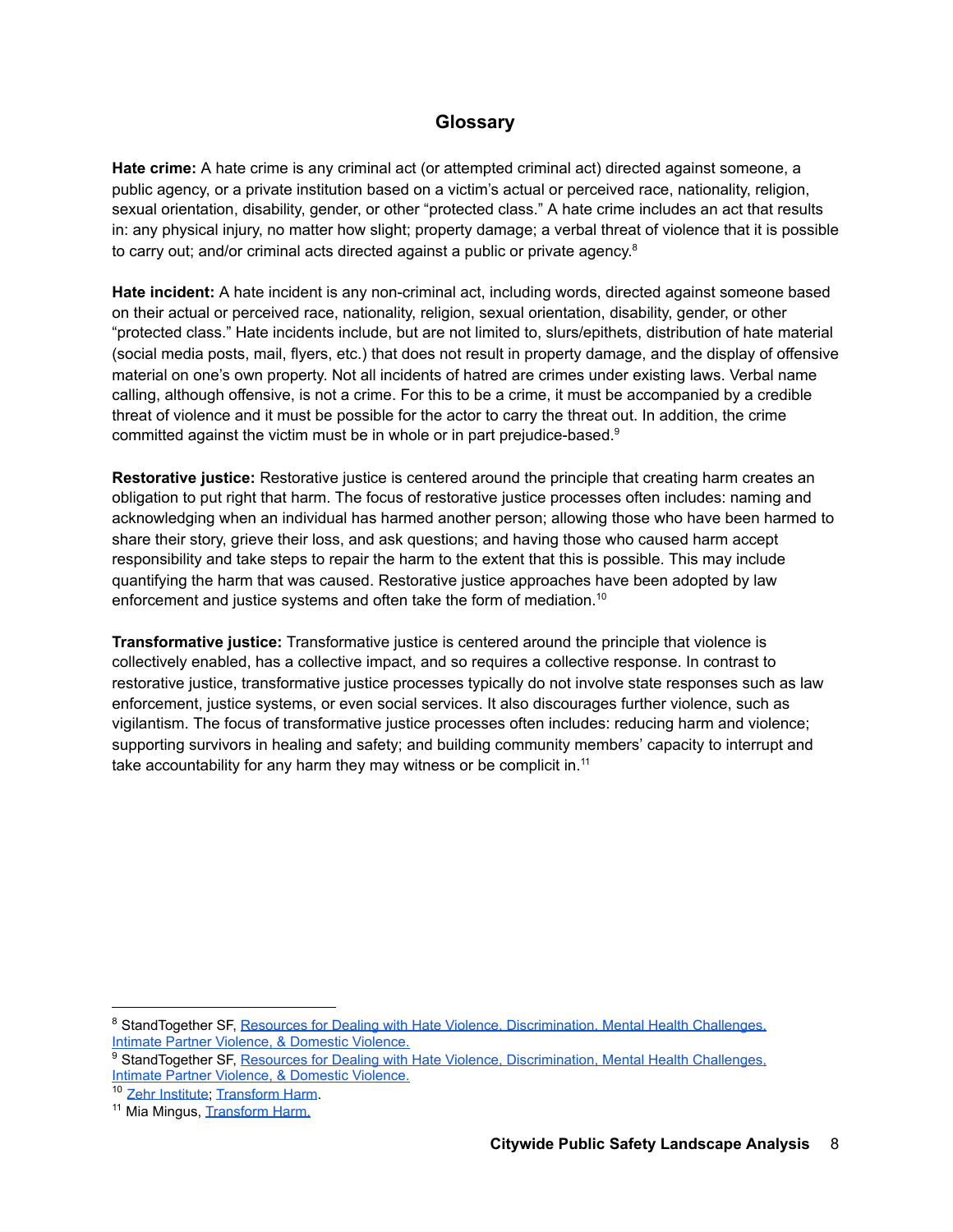# **Appendix A**

# <span id="page-9-0"></span>*Information provided by City departments*

| <b>Department</b>                                        | Program data | <b>Workshops</b> | <b>Interviews</b> |
|----------------------------------------------------------|--------------|------------------|-------------------|
| <b>Adult Probation (ADP)</b>                             |              |                  |                   |
| Department of Children Youth and their Families (DCYF)   |              |                  |                   |
| District Attorney (DAT)                                  |              |                  |                   |
| Disability and Aging Services (DAS)                      |              |                  |                   |
| Public Health (DPH)                                      |              |                  |                   |
| Human Rights Commission (HRC)                            |              |                  |                   |
| Juvenile Probation (JUV)                                 |              |                  |                   |
| Office of Civic Engagement and Immigrant Affairs (OCEIA) |              |                  |                   |
| Public Defender (PDR)                                    |              |                  |                   |
| Police Department (POL)                                  |              |                  |                   |
| Sheriff's Office (SHF)                                   |              |                  |                   |